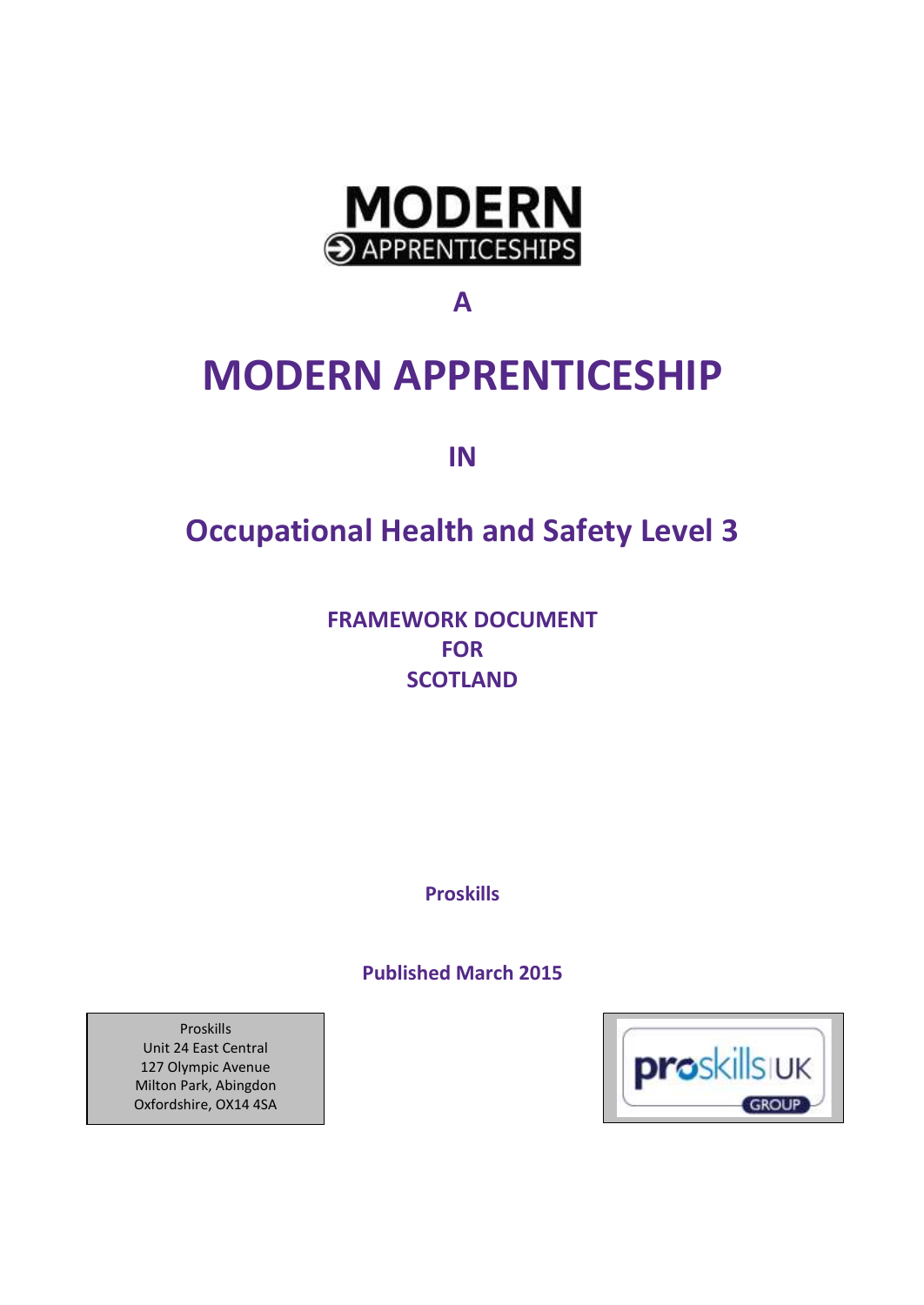# **Contents**

| Modern Apprenticeships in Scotland             | 3                |
|------------------------------------------------|------------------|
| Modern Apprenticeships in [name of Framework]  | 4                |
| <b>Summary of Framework</b>                    | 5                |
| The Framework                                  | 6                |
| Registration and certification                 | $\overline{7}$   |
| Recruitment and selection                      | 8                |
| <b>Equal opportunities</b>                     | $\boldsymbol{8}$ |
| Health and safety                              | 9                |
| Contracts                                      | 9                |
| <b>Employment status of Modern Apprentices</b> | 9                |
| Terms and conditions of employment             | 9                |
| Training and development                       | 10               |
| Consultation                                   | 11               |
| Career progression                             | 12               |

# **Appendices**

| Appendix 1 | Stakeholder Responsibilities                |    |
|------------|---------------------------------------------|----|
| Appendix 2 | Modern Apprenticeship Centres (MACs)        | 16 |
| Appendix 3 | <b>Training Agreement and Training Plan</b> |    |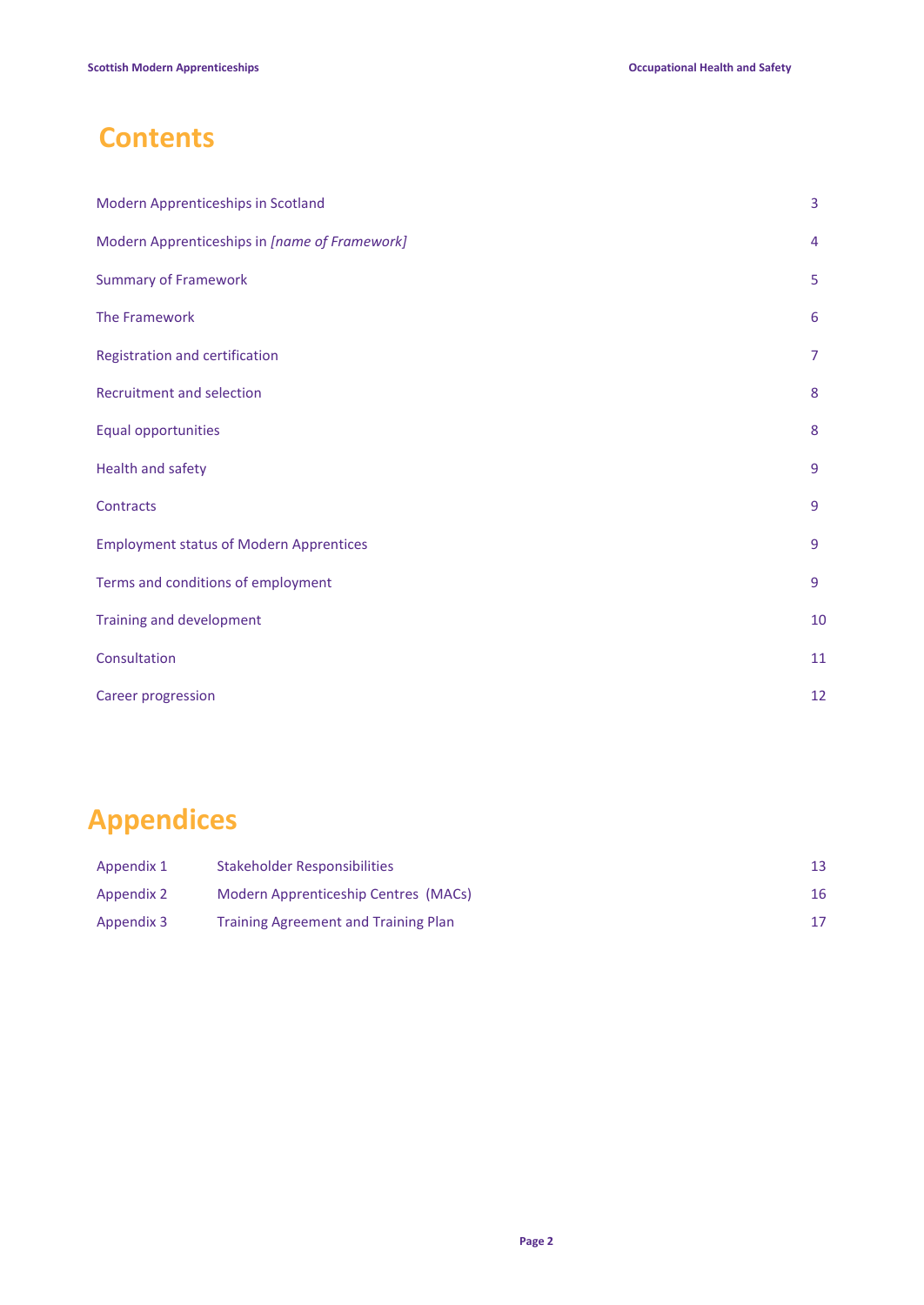# **Modern Apprenticeships in Scotland**

### **What are Modern Apprenticeships?**

Modern Apprenticeships offer those aged over 16 paid employment combined with the opportunity to train for jobs at craft, technician and management level.

### **Who develops them?**

Modern Apprenticeships are developed by Sector Skills Councils (SSCs). SSCs consult with employers and key partners in their sector to produce a training programme, which meets the needs of employers.

### **Who are they for?**

Modern Apprenticeships are available to employees aged 16 or over. Employees need to demonstrate to their employer that they have the potential to complete the programme. All Modern Apprentices must have a demonstrable need to acquire significant new knowledge and skills to fulfil their job role. The modern apprenticeship framework selected for the employee must be the most appropriate learning programme generally available to that individual, providing such knowledge and skills.

### **What's in a Modern Apprenticeship?**

In Scotland, there are more than 70 different Modern Apprenticeship Frameworks and they are all designed to deliver a training package around a minimum standard of competence defined by employers through SSCs. There are four different levels of Apprenticeship in Scotland: SCQF 5 (SVQ 2), SCQF 6/7 (SVQ 3), SCQF 8/9 (SVQ 4) and SCQF 10 (SVQ 5). They all contain the same 3 basic criteria:

- A relevant SVQ (or alternative competency based qualifications)
- Core Skills
- Industry specific training

Details of the content of this specific Modern Apprenticeship are given in the next section.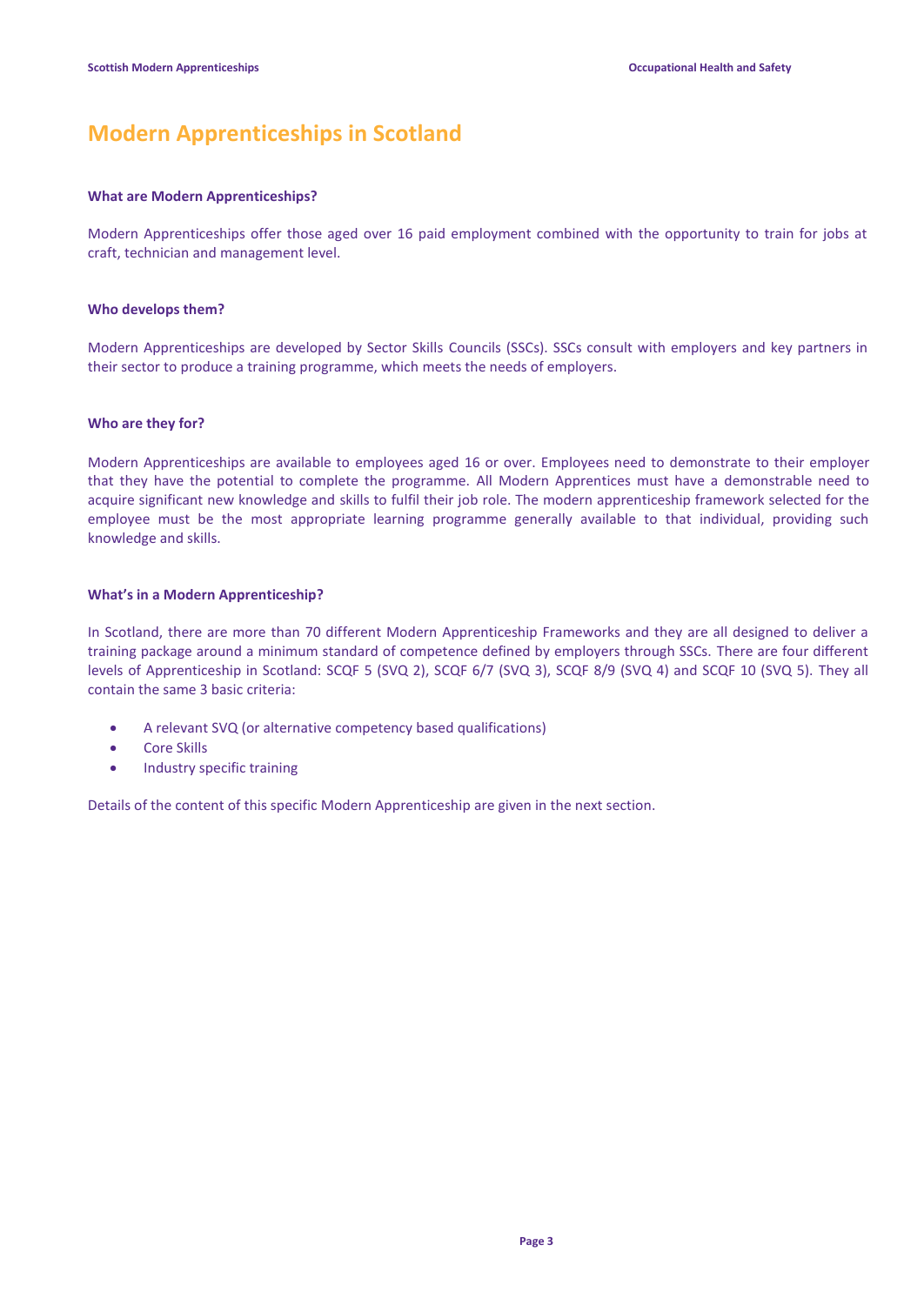# **Modern Apprenticeships in Occupational Health & Safety Level 3**

Occupational safety and health is an area concerned with protecting the safety, health and welfare of people engaged in work or employment. The goals of occupational safety and health programs include to foster a safe and healthy work environment. OSH may also protect co-workers, family members, employers, customers, and many others who might be affected by the workplace environment.

Occupational safety and health can be important for moral, legal, and financial reasons. All organisations have a duty of care to ensure that employees and any other person who may be affected by the companies undertaking remain safe at all times. Moral obligations would involve the protection of employee's lives and health. Legal reasons for OSH practices relate to the preventative, punitive and compensatory effects of laws that protect worker's safety and health. OSH can also reduce employee injury and illness related costs, including medical care, sick leave and disability benefit costs. OSH may involve interactions among many subject areas, including occupational medicine, occupational hygiene, public health, safety engineering, industrial engineering, chemistry, health physics, industrial and organizational psychology, ergonomics and occupational health psychology.

### Employer Demand and Market Failure

Management of health and safety in the workplace is not only a legal obligation and a moral imperative, it also makes good business sense. Qualified health and safety professionals are an asset to their organisations, reducing costs by preventing accidents and ill health of employees, without incurring unnecessary expense by over-reacting to trivial risks.

The MA will help:

- reduce absence
- retain staff
- maintain business reputation
- boost productivity and profits
- reduce insurance premiums and legal costs

Good management can help prevent many work-related problems, including:

- musculoskeletal disorders (such as neck, back and arm pain)
- deaths or serious injuries (eg from vehicles and slips, trips and falls)
- physical and mental illness (eg from work-related stress)
- respiratory problems (eg from asthma triggers)
- work-related cancers (eg from asbestos)
- deafness (from workplace noise)
- skin conditions (such as dermatitis)

### National Priorities

In the UK, health and safety legislation is drawn up and enforced by the Health and Safety Executive and local authorities (the local council) under the Health and Safety at Work etc. Act 1974. Increasingly in the UK the regulatory trend is away from prescriptive rules, and towards risk assessment, and it is vital that national standards, qualifications, and frameworks are updated to reflect these changes. Recent major changes to the laws governing asbestos and fire safety management embrace the concept of risk assessment.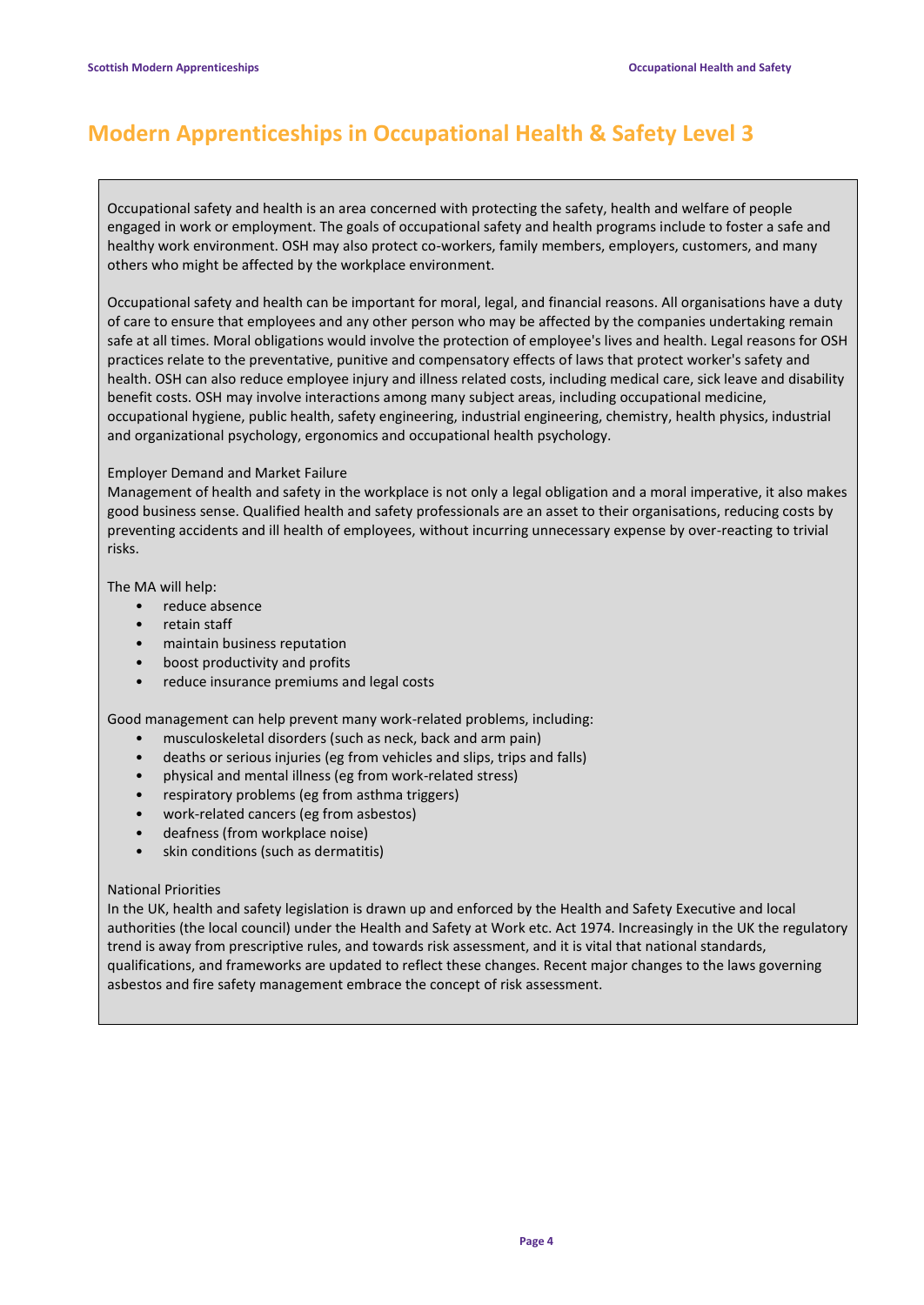# **Summary of Framework**

**Diagram showing the contents of the Modern Apprenticeship in Occupational Health and Safety** 

### **Duration**

The level 3 apprenticeship will take approximately 12 months to 18 months, depending upon the individual, the specific job role and the pertinent opportunities presenting themselves in the workplace.

### **Mandatory outcomes**

**SVQ or alternative competency based qualification** 

**-** *The following must be achieved:*

SVQ 3 Occupational Health and Safety, 50-58 Credit Points, GK51 23

### **Core Skills**

| Communication                 | SCQF <sub>5</sub> |
|-------------------------------|-------------------|
| Working With Others           | SCQF <sub>5</sub> |
| • Problem Solving             | SCQF <sub>5</sub> |
| Information and Communication |                   |
| Technology                    | SCOF <sub>5</sub> |
| Numeracy                      | SCOF <sub>5</sub> |
|                               |                   |

### **Enhancements**

There aren't any enhancements, which are a mandatory part of the Framework

### **Optional Outcomes**

**Additional SVQ Units/Qualifications/Training**

None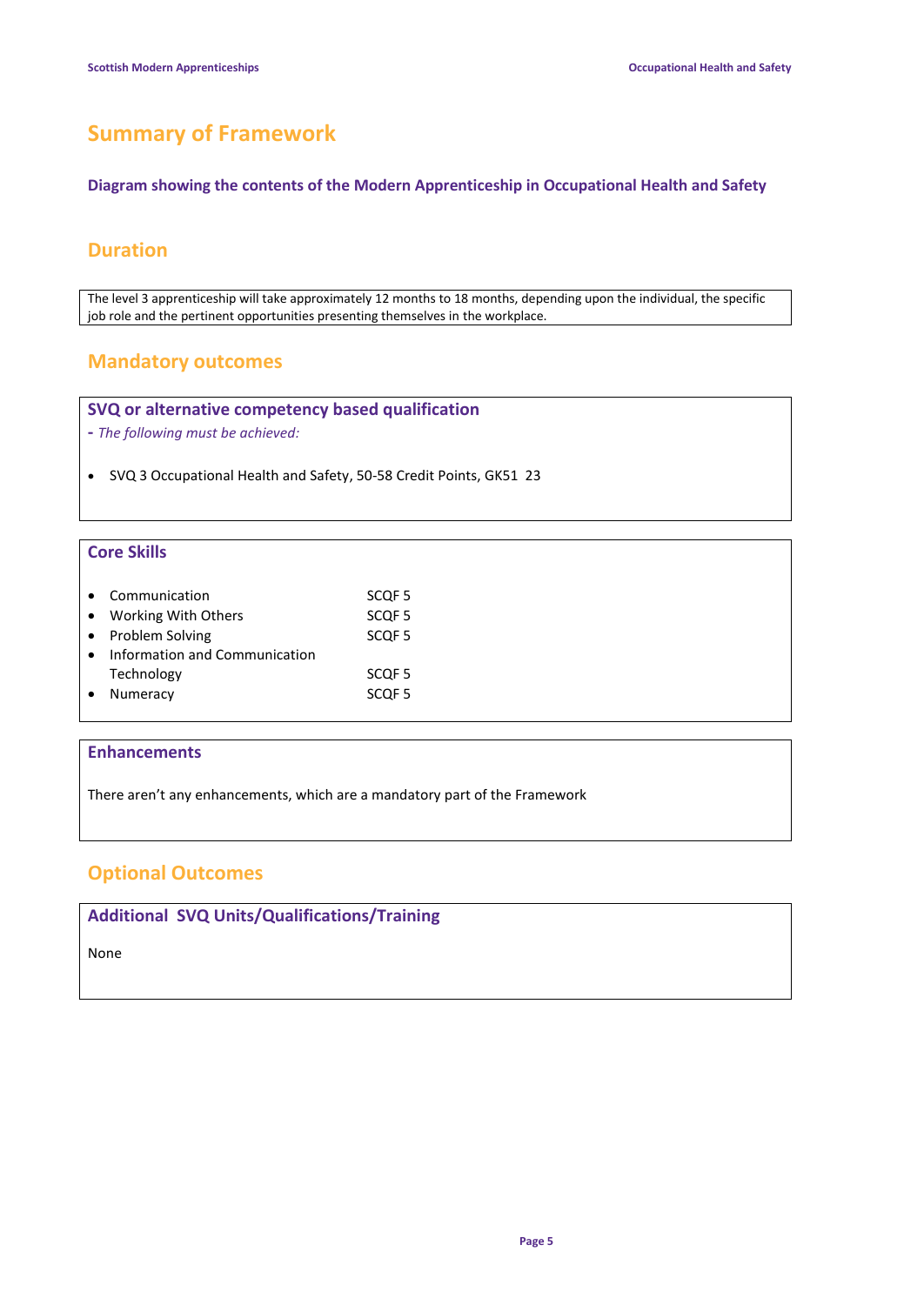### **The Framework**

### **Duration**

It is expected that apprentices following this framework will take 12 to 18 months to complete.

### **Mandatory Outcomes**

### **SVQ(s)/ CBQs**

Each apprentice is required to achieve the following Qualification:

SVQ 3 Occupational Health and Safety, 50-58 Credit Points, GK51 23

All Scottish Modern Apprenticeships must contain a relevant Scottish Vocational Qualifications (SVQs) or Competency Based Qualifications (CBQs). SVQs and CBQs are work-based qualifications based on National Occupational Standards of competence drawn up by representatives from each industry sector. They are made up of units – normally between six and ten – which break a job down into separate functions reflecting the different kind of activities of a job. SVQs and CBQs are available at a range of levels – although most are at SCQF Levels 5, 6 and 7 (SVQ Level 2 and 3). When someone has achieved an SVQ or CBQ, there is a guarantee that they have the skills and knowledge needed to do their job.

### **Core Skills**

Each apprentice is required to achieve the following core skills:

| Communication                            | SCQF Level 5, SCQF 6 points, F427 04, |
|------------------------------------------|---------------------------------------|
| Working with others                      | SCQF Level 5, SCQF 6 points, F42P 04  |
| <b>Problem Solving</b>                   | SCQF Level 5, SCQF 6 points, F42K 04  |
| Information and Communication Technology | SCQF Level 5, SCQF 6 points, F42F 04  |
| <b>Numeracy</b>                          | SCQF Level 5, SCQF 6 points, F42B 04  |

Separate certification is required for Problem Solving, Information and Communication Technology and Numeracy core skills.

Core Skills are skills and abilities which everyone needs in their work. This is true for every job in every workplace. Core Skills also feature in National Qualifications such as Standard Grades and Highers and from 2000, Scottish candidates have been issued with a Core Skills profile on their Scottish Qualifications Certificate. Candidates who have already been certificated as achieving Core Skills at the levels given above – either in the workplace or at school or college - do not need to repeat these Core Skills as part of the Modern Apprenticeship Framework.

### **Enhancements**

There aren't any enhancements, which are a mandatory part of the Framework

### **Optional Outcomes**

None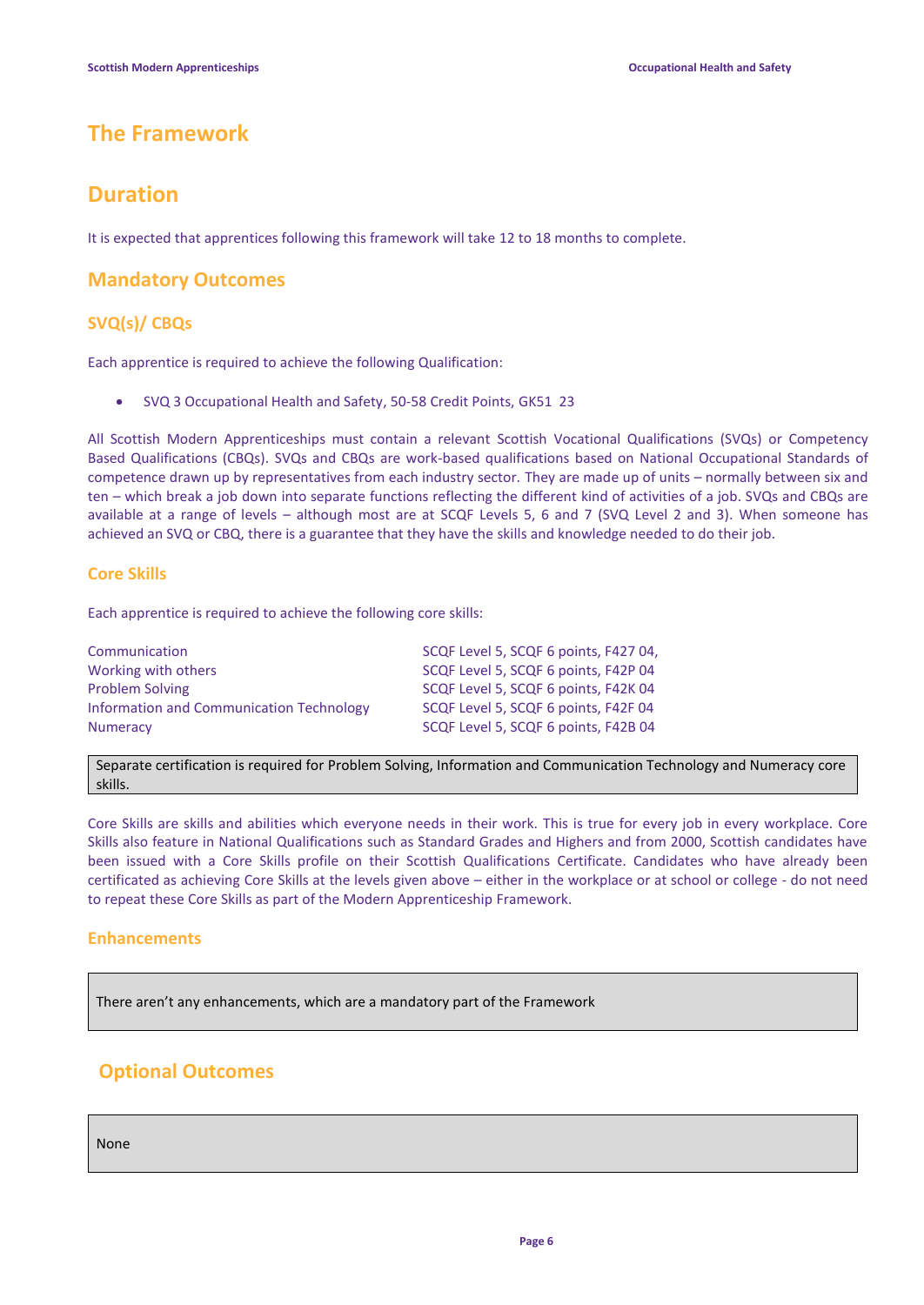# **Registration and certification**

This Scottish Modern Apprenticeship is managed by [Name of SSC]. The SSC is the first point of contact in Scotland for any enquiries in relation to the Framework. Contact details:

Proskills Unit 24 East Central 127 Olympic Avenue Milton Park, Abingdon Oxfordshire, OX14 4SA

W: [www.proskills.co.uk](http://www.proskills.co.uk/) T: 01235 833844

E: [info@proskills.co.uk](mailto:info@proskills.co.uk)

The SSC will register all Scottish Modern Apprentices undertaking this Framework. **All Modern Apprentices must be registered with the SSC within 4 weeks of starting their apprenticeship.**

Registration can be made by completing the Sample Training Plan and Sample Training Agreement in Appendix 3 and sending these to the above address or completing the online registration system (MA Online, www.maonline.org.uk). In the case of MAs which receive funding it is acceptable for the Skills Development Scotland Training Plan to be used on the condition that it includes all relevant information as set out in the MA Training Plan.

The SSC will issue a Modern Apprenticeship Certificate of Completion to those Modern Apprentices who have completed the mandatory outcomes of the Framework. Before a certificate is issued, training providers must submit evidence to the SSC that the mandatory outcomes have been achieved. This will normally be in the form of photocopies of certificates from awarding bodies.

Requests for registration and certification should be made to the SSC at the address above. In the case of MAs which receive funding it is acceptable for the Skills Development Scotland Training Plan to be used on the condition that it includes all relevant information as set out in the MA Training Plan.

The SSC will issue a Modern Apprenticeship Certificate of Completion to those Modern Apprentices who have completed the mandatory outcomes of the Framework. Before a certificate is issued, training providers must submit evidence to the SSC that the mandatory outcomes have been achieved. This will normally be in the form of photocopies of certificates from awarding bodies.

Requests for registration and certification should be made to the SSC at the address above.

### **SSC Service level**

The SSC undertakes to confirm the registration of candidates in writing within 4 weeks of receipt of the relevant Training Plan and Training Agreement. Each candidate will be issued with a unique registration number.

The SSC also undertakes to issue Certificates of Completion within 4 weeks of receipt of the appropriate evidence that a candidate has completed the outcomes as stated in the Training Plan.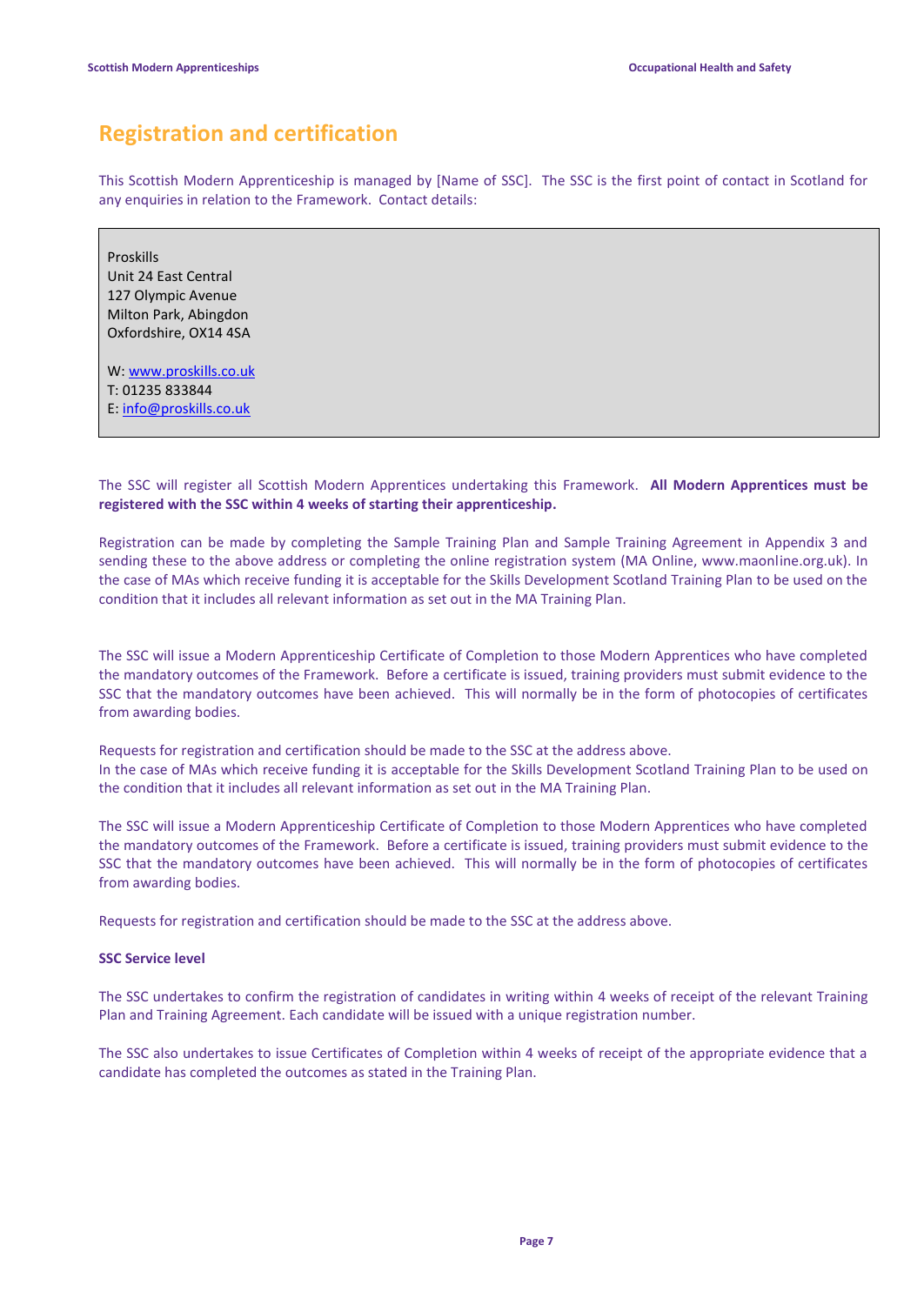## **Recruitment and selection**

The recruitment and selection of Modern Apprentices is primarily the responsibility of the employer. However, the following guidance is given:

- Employees may enter a Modern Apprenticeship from the age of 16. There is no upper age limit.
- The Modern Apprenticeship is designed to attract high quality people to the industry. Achievement of academic qualifications is one way of assessing the suitability of applicants. However it should be stressed that no persons should be deterred from applying for a Modern Apprenticeship because of a lack of formal educational qualifications. As well as traditional qualifications such as Standard Grades and Highers, employers should also be aware of newer vocational qualifications or vocational activity undertaken outwith an academic institutions, such as volunteering activity.
- The following factors may also influence the selection process:
	- performance during a formal interview process
	- references
	- relevant work experience
	- trial observation period.
- Employers should be aware of the nature, relevance and quality of foreign qualifications and make appropriate allowances concerning entry requirements.
- In order to promote and maintain the high status of the Modern Apprenticeship within the industry all literature distributed for recruitment purposes should emphasise the high standards of achievement expected of the candidate.
- Employers may wish to contact the SSC for advice and guidance on recruitment and selection.

Candidates should be employed and working in Scotland.

## **Equal opportunities**

Modern Apprenticeships should ensure that there is equality of opportunity for all and any barriers (real or perceived) are addressed to support anyone seeking to enter employment to undertake the Modern Apprenticeship.

All MAs supported by Skills Development Scotland must conform to any contractual requirements on equal opportunities. All employers of Modern Apprentices should have an Equal Opportunities policy statement.

## **Health and Safety**

All aspects of health and safety at work must be recognised within the delivery of this Modern Apprenticeship Framework and all statutory requirements be adhered to. It is a key aspect of the induction period of the Modern Apprenticeship that apprentices are fully informed both of the regulations and that they and their employers are bound by these regulations. Modern Apprentices should be made aware of their rights and duties with regard to health and safety.

All Modern Apprentices supported by Skills Development Scotland will be required to satisfy the adequacy of SDS's Health and Safety policy and systems.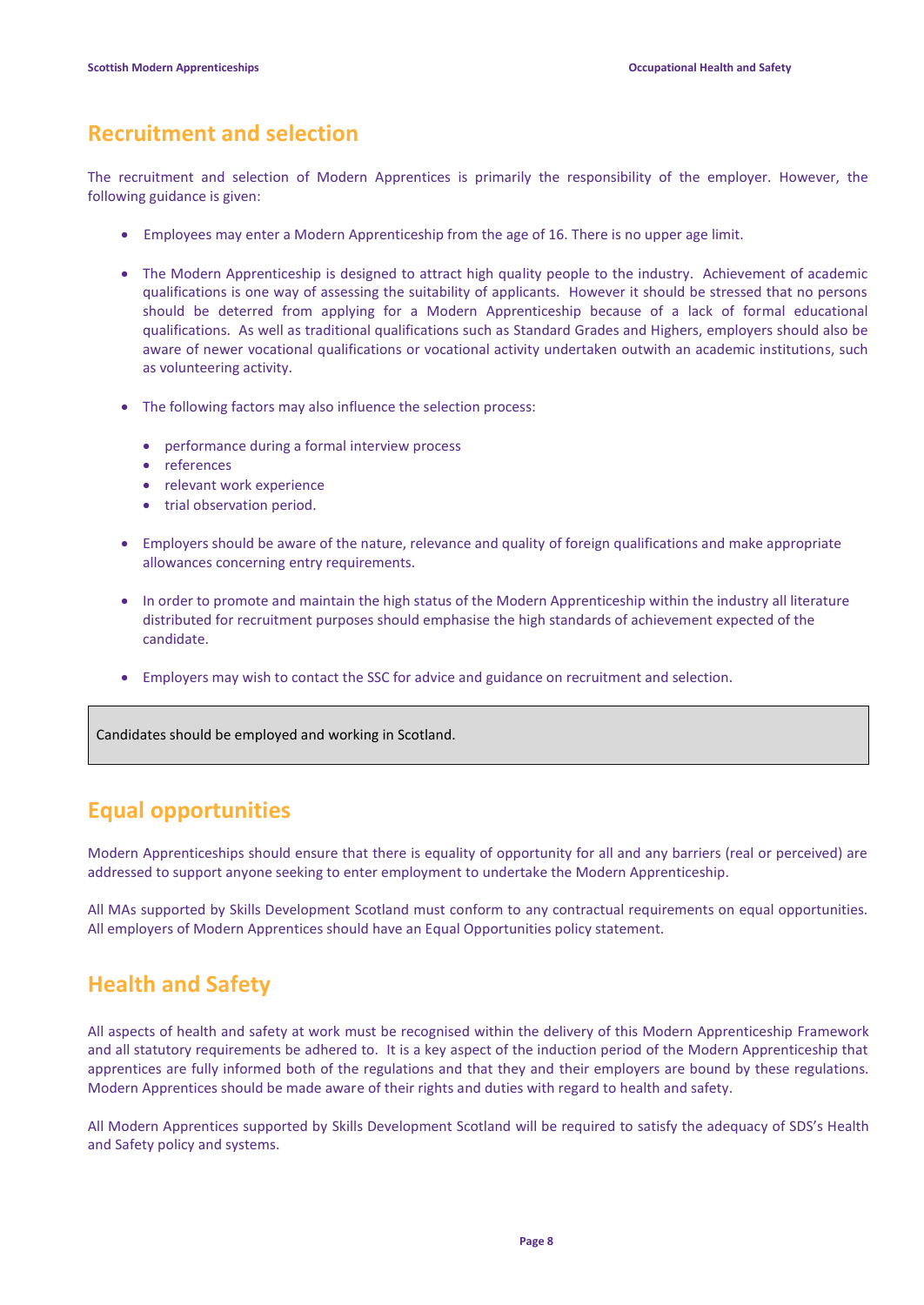## **Contracts**

The following three contracts are essential to the successful outcome of the Modern Apprenticeship programme:

- 1. Contract of employment signed by the employer and the Modern Apprentice.
- 2. SSC Training Agreement this agreement outlines the basis of the modern apprenticeship, refers to the contract of employment and includes Health and Safety responsibilities. A sample SSC Training Agreement is set out in Appendix 3.
- 3. SSC Training Plan this plan outlines the selected outcomes and the expected duration of the apprenticeship. In cases where funding is offered by SDS, the SDS Training Plan will be sufficient on condition that it contains all relevant information as set out in the Sample Training Plan at Appendix 3. Training Plans may be modified to reflect changing circumstances; however it is essential that the SSC is notified of any changes.

# **Employment status of Modern Apprentices**

It is important that the sector offers genuine employment and career prospects to those people it wishes to attract through Modern Apprenticeships. Accordingly**, all apprentices must be employed.**

All Modern Apprentices must have a demonstrable need to acquire **significant new knowledge and skills** to fulfil their job role. The modern apprenticeship framework selected for the employee must be the most appropriate learning programme generally available to that individual, providing such knowledge and skills.

## **Terms and conditions of employment**

In order to compete with other sectors offering Modern Apprenticeships, attractive packages will need to be developed by employers in the sector. The terms and conditions of employment for individual Modern Apprentices will be agreed between the employer and the apprentice and should form the contract of employment.

# **Training and development**

### **Delivery**

Training delivery can take many forms under the Modern Apprenticeship system. Some organisations may become approved SVQ Assessment Centres; others may join a consortium or use peripatetic assessors. Some large employers will be able to complete all the training and development in-house, but most employers will find that some of the training and development will have to take place away from the normal workplace. In particular the underpinning knowledge requirements are often more suited to delivery by outside training providers which might include:

- private training organisations
- colleges / universities
- other employers

Such knowledge could be delivered through training courses or through open/distance learning packages.

The option of sharing training and assessment resources amongst a cluster of employers (or across the divisions of a larger employer) will be particularly appealing to those firms which do not have the resources to provide all of the training and development. Assessment can be provided by these bodies, but the assessors and the training centre must be approved by the awarding bodies for the SVQ and Core Skills where appropriate.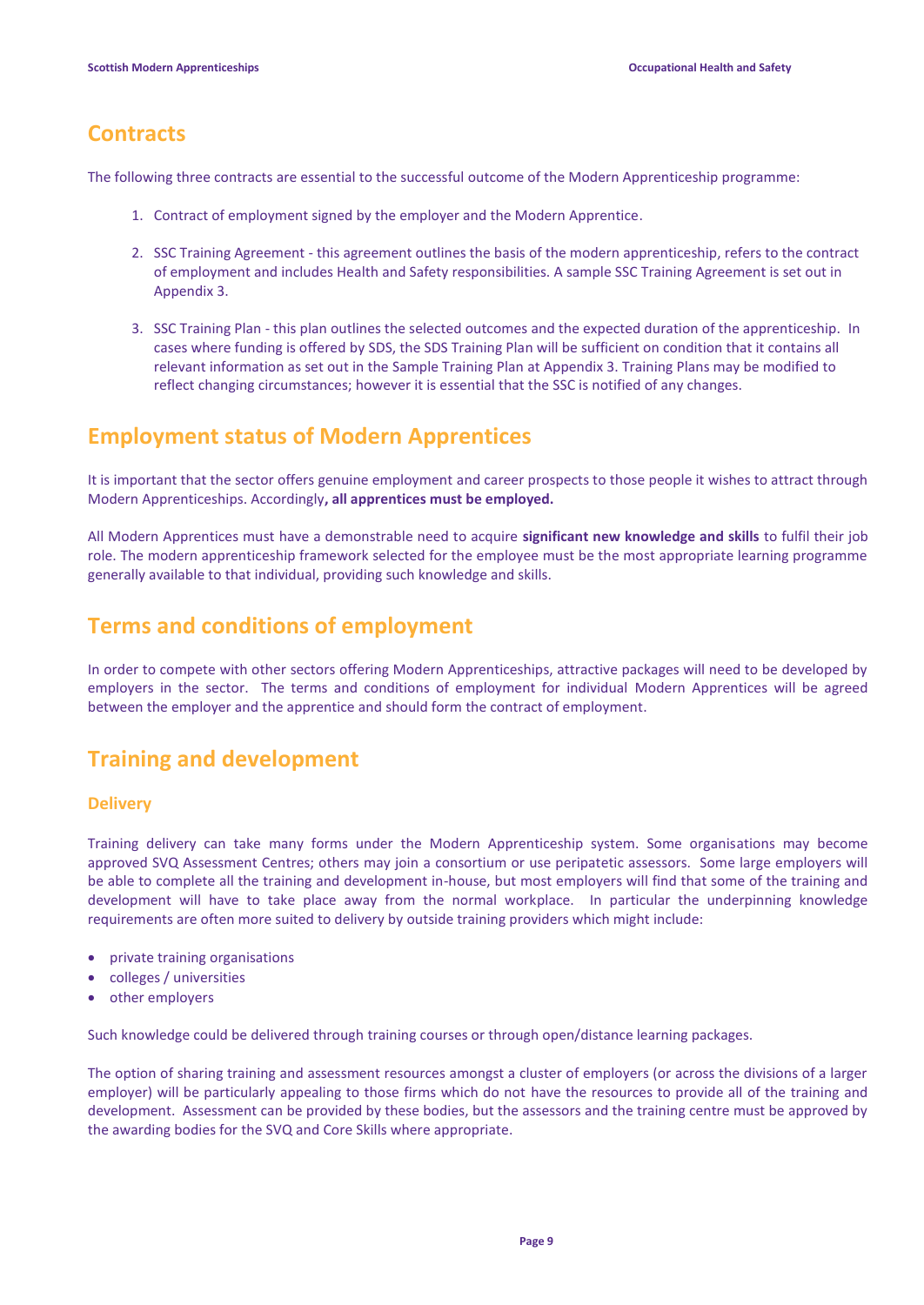### **List of Training Providers**

AD Services (Scotland) Ltd Suite 15 The Beckford Business Centre, 28 Beckford Street Hamilton ML3 0BT Oaks Training & Development The Oaks, Croy Inverness IV2 5PG JB Management 12 Wellington Square Ayr KA7 1EN Forte Business Consultants Ltd 132 Aberdour Road Burntisland Fife KY3 0HA Tennents Training Academy c/o G1 Group PLC, Virginia House, 62 Virginia Street Glasgow G1 1TX Muir Slicer Associates Ltd Studio 100 Mile End Hill, Abbey Mill Business Centre Paisley PA1 1JS West Dunbartonshire Council / AD Services 11 Poplar Road Dumbarton G82 2RD Inverness College 3 Longman Road, Inverness Scotland IV1 1SA G1 Group 70 Hamilton Drive Glasgow Scotland G12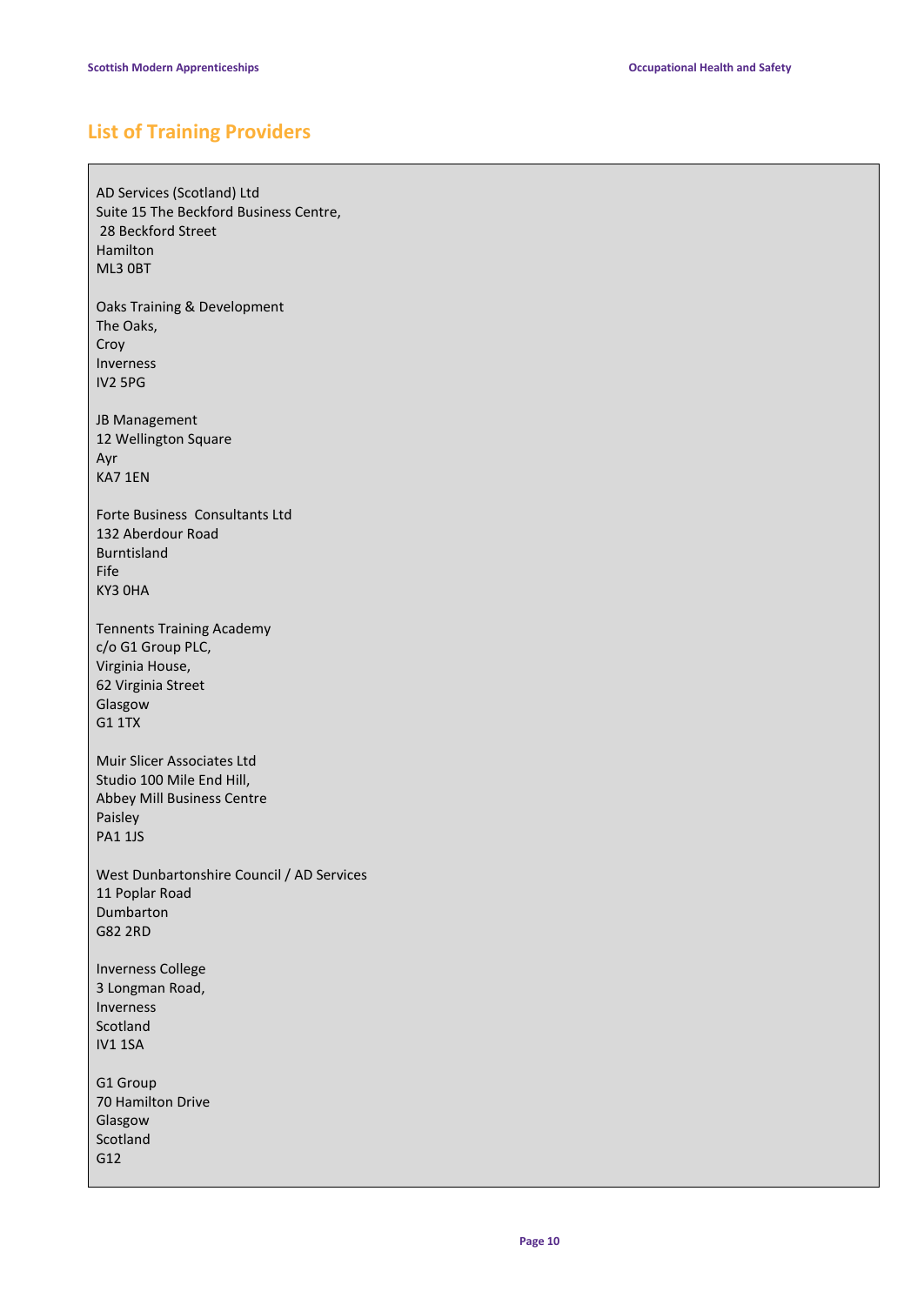### **Delivery of Training for the Modern Apprenticeship in Occupational Health and Safety**

### **Work-based training**

### **Delivery and assessment method**

*- how is training delivered and assessed in the workplace?*

The provider delivers the learning framework, while the employer provides the valuable on the job training and experience. Each Unit contains a list summarising the knowledge, understanding and skills a candidate must possess. Evidence of how these have been achieved and applied could be included in the performance evidence as one or all of the following:

- descriptions of why a particular approach was used
- personal reports about the learning process
- reflective reports which include how a theory or principle was applied
- assessment interviews
- assessment tests
- responses to questioning

**Skills required by training providers delivering the training** *- list any skills and qualifications required*

Have expertise and knowledge of awards and a full understanding of that part of the award for which they have responsibility. Hold or be working towards the appropriate Assessor/Internal Verifier qualification as identified by SQA Accreditation the qualification regulator.

**Delivery of underpinning knowledge (if no formal off-the job requirement)**

*- how do apprentices develop knowledge and understanding if there is no formal certification of underpinning knowledge*

The provider delivers the learning framework, while the employer provides the valuable on the job training and experience. Each Unit contains a list summarising the knowledge, understanding and skills a candidate must possess. Evidence of how these have been achieved and applied could be included in the performance evidence as one or all of the following:

- descriptions of why a particular approach was used
- personal reports about the learning process
- reflective reports which include how a theory or principle was applied
- assessment interviews
- assessment tests
- responses to questioning

### **Off-the-job training**

**Details of off-the-job training** (please state if not applicable)

*- What is required to complement the workbased component? Does it lead to a formal recognised award (e.g. and Awarding Body or Vendor award?*

Not applicable

**Delivery and assessment method**

*- How is training delivered and assessed off-the-job? How long does it take to achieve the award?*

### Not applicable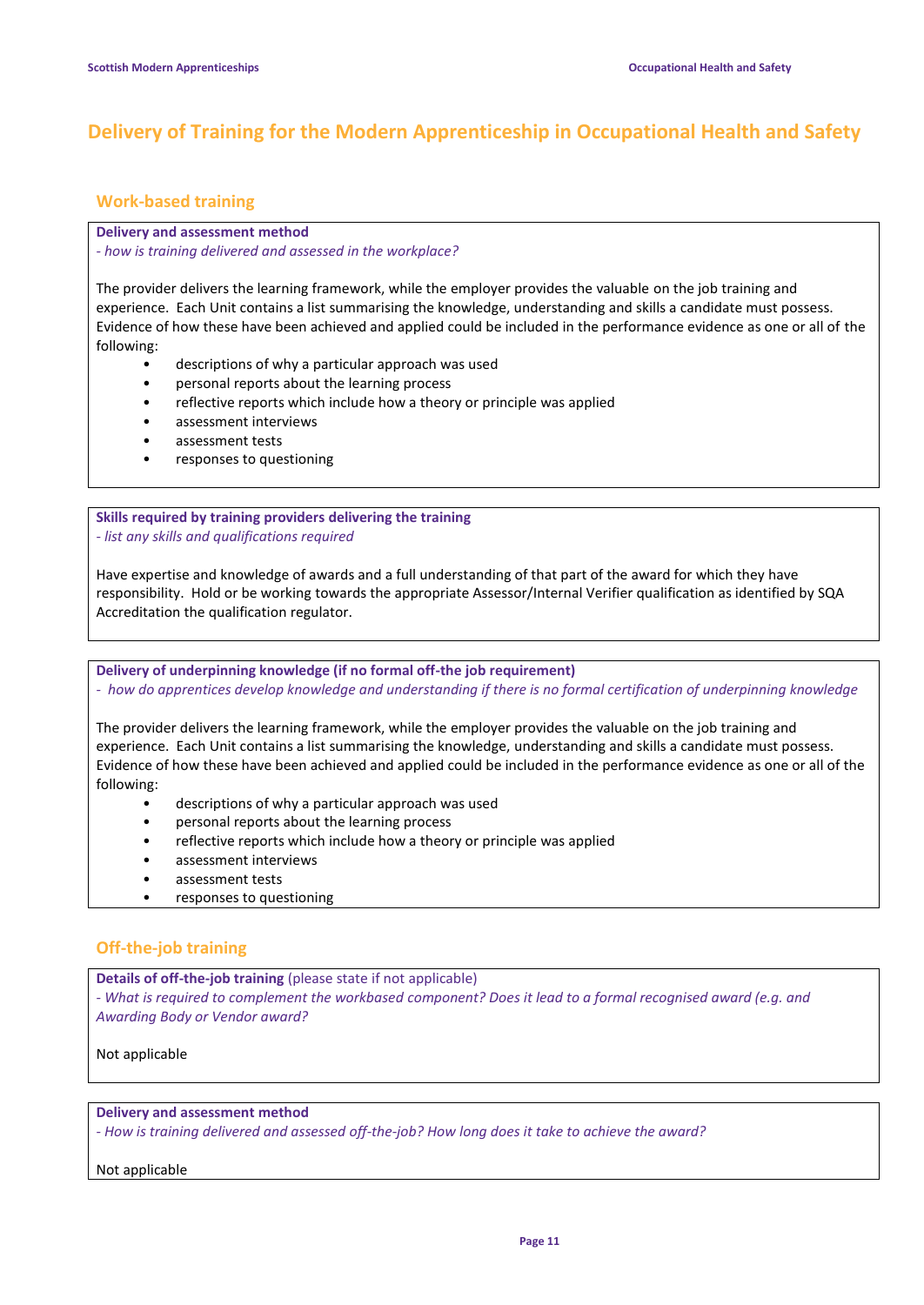#### **Exemptions**

*-* Are any groups exempt from completing the off-the-job component? (e.g. older workforce with the required knowledge as demonstrated through RPL/ APL)

Not applicable

### **The SSC training plan**

The plan is required to identify:

- 1 The selected Framework outcomes, specifying whether or not separate certification of the Core Skills is being sought.
- 2 A summary of the Modern Apprentices accredited prior learning
- 3 A timetable for achievement of the selected Framework outcomes, linked to regular progress reviews.

The Training Plan should take into account any relevant previous training and development, education or work experience. Not all Modern Apprentices need have different plans, but many will vary. Moreover as reviews take place and circumstances change so the plan itself can be modified.

However any changes must:

- be subject to the quality provisions of Skills Development Scotland (if the MA is being financially supported)
- comply with the stipulations of this Framework
- meet the needs of the employer and apprentice.

A sample Training Plan is provided at Appendix 3 of this document, however, for those Modern Apprentices funded by SDS area office it is sufficient to submit the Skills Development Scotland Training Plan on condition that it covers the same information required in the MA Training Plan.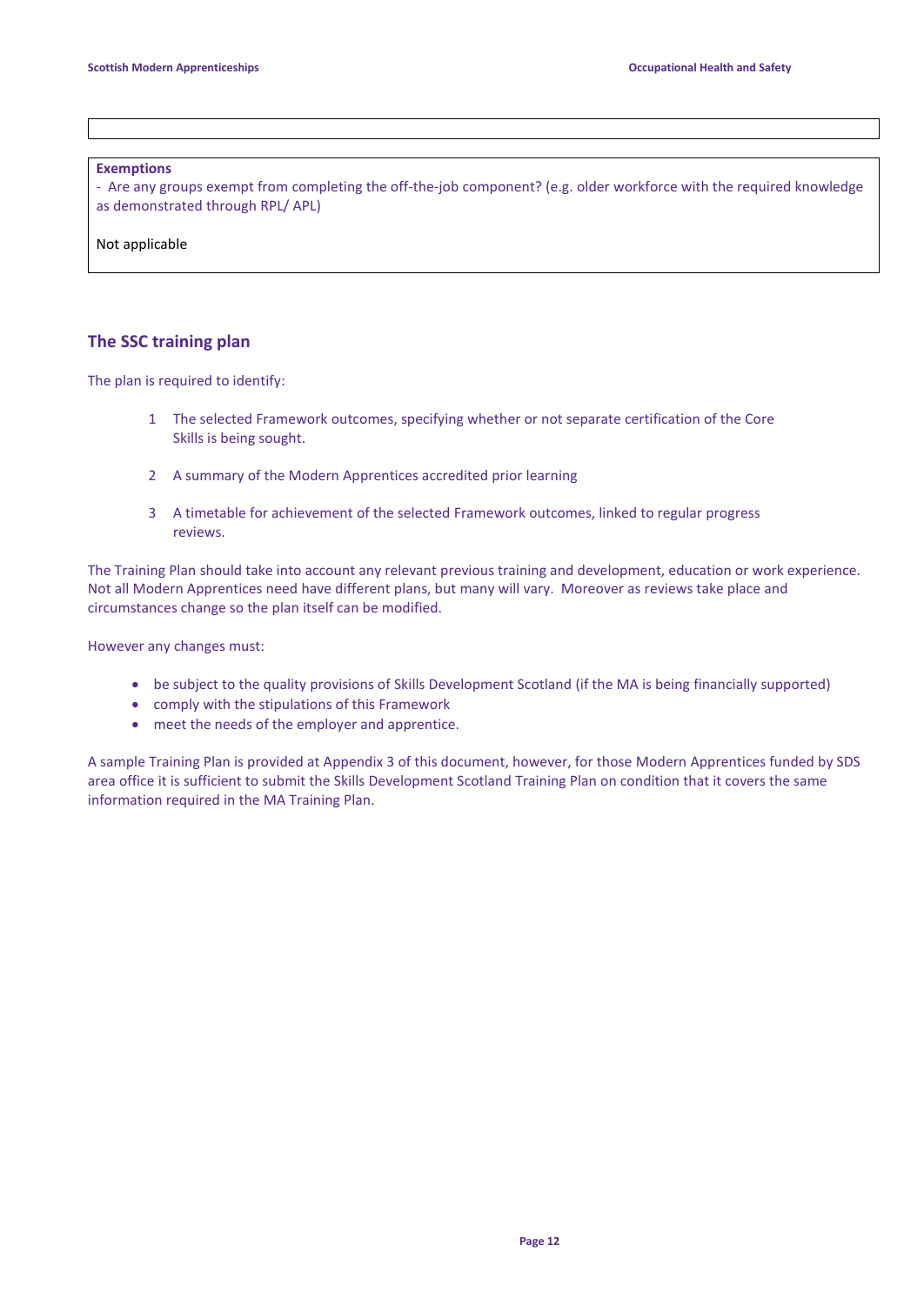# **Consultation Process**

Wide consultation has taken place with employers in the industry.

The consultation on the Frameworks involved companies from across Scotland, both large and SMEs and took place during August 2014.

A survey was sent out to relevant organisations the consultation is group listed below, the results were analysed. There was only a 22% response rate.

The Consultation Group included the following:

- Central Training Services Ltd
- SQA Awarding Body
- Mines Rescue Ltd
- Nebosh
- The Highland Council
- TUC Education
- STUC
- ROSPA
- Health and Safety Executive
- **•** Scottish Qualification Authority Accreditation
- AD Services (Scotland) Ltd
- Oaks Training & Development
- JB Management
- Forte Business Consultants Ltd
- **•** Tennents Training Academy
- Muir Slicer Associates Ltd
- West Dunbartonshire Council / AD Services
- Inverness College
- G1 Group

# **Career progression**

Following completion of the Modern Apprenticeship, candidates should be able to achieve positions in areas such as:

### PROGRESSION INTO THIS FRAMEWORK:

There are no pre-defined routes of entry into the Modern Apprenticeship however, work based qualifications such as NVQs/SVQs and Higher National Qualifications related to health and safety are widely available and all provide a good basis for entry to this pathway. National Qualifications also provide a solid base to build on.

PROGRESSION FROM THIS MODERN APPRENTICESHIP INCLUDES:

- Continuing to develop skills and experience and striving to "be the best" in the chosen occupational route and have pride in your work.
- Participating in relevant in-house company training or external learning, where available and/or offered.
- Broadening and developing their skill base by progression into other job roles within the industry "horizontal progression"
- Progression into higher level jobs within the industry such as Team Leader/Supervisor, or into other functional areas such as design, marketing, sales, planning, procurement, finance or warehouse and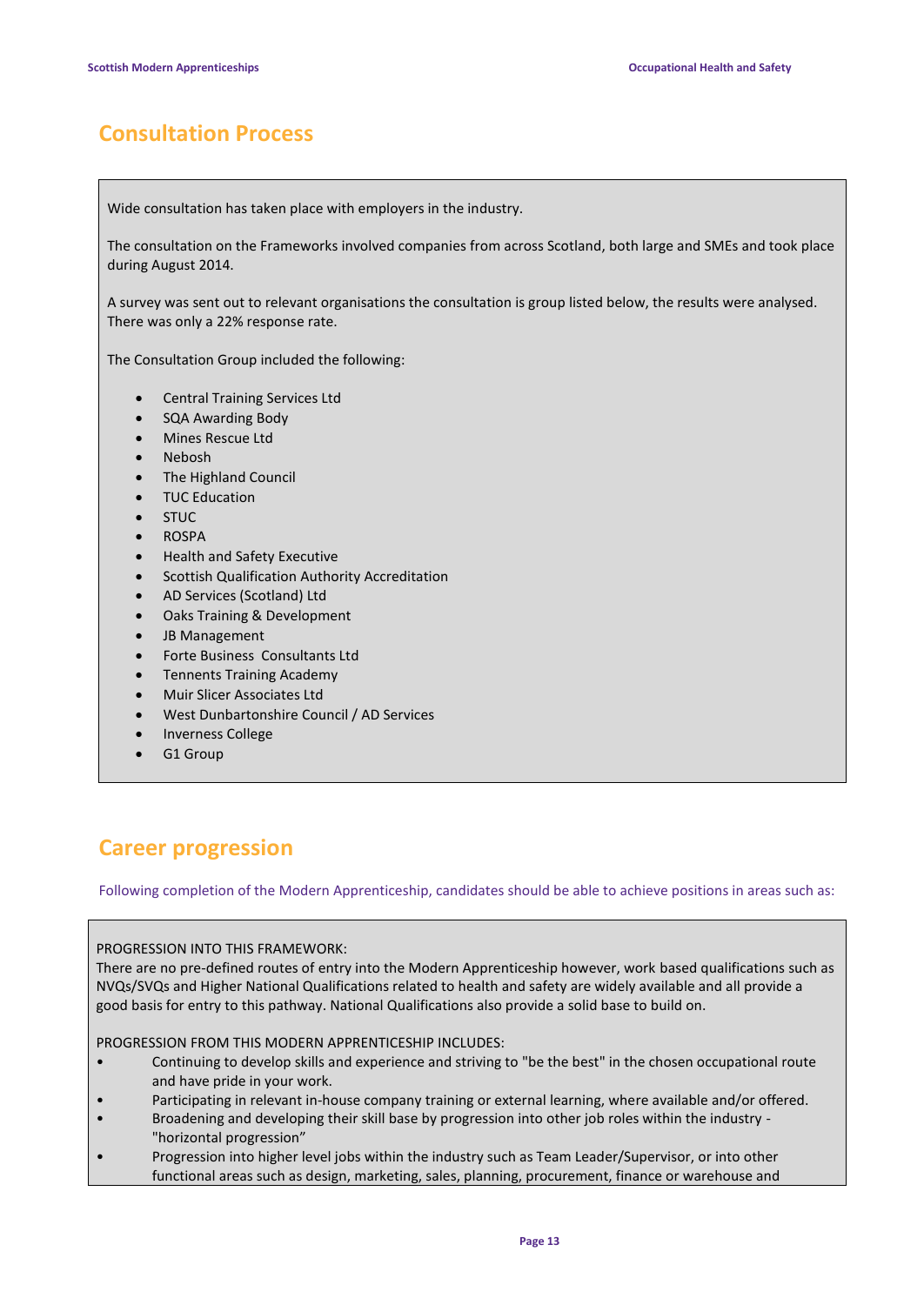### distribution.

• Undertaking Assessor and Verifier qualifications.

We also have information on career options and progression opportunities in the Industry: [http://www.proskills](http://www.proskills-academy.co.uk/careers-young-people/)[academy.co.uk/careers-young-people/](http://www.proskills-academy.co.uk/careers-young-people/)

Example job roles are:

### **Health & Safety Officer**

Health and safety officers use their knowledge and skills to promote a positive health and safety culture in the workplace.

They are responsible for ensuring that employers and workers comply with safety legislation and that safety policies and practices are adopted and adhered to.

Health and safety officers are based in a wide range of organisations, from multinationals to small consultancies, and help to plan, implement, monitor and review protective and preventative safety measures.

### **Health & Safety Advisor**

Health and safety advisers are employed by a wide range of public and large private sector organisations including local authorities, hospitals, construction/engineering companies, colleges and universities, manufacturers, chemical processing plants and food processing/packaging plants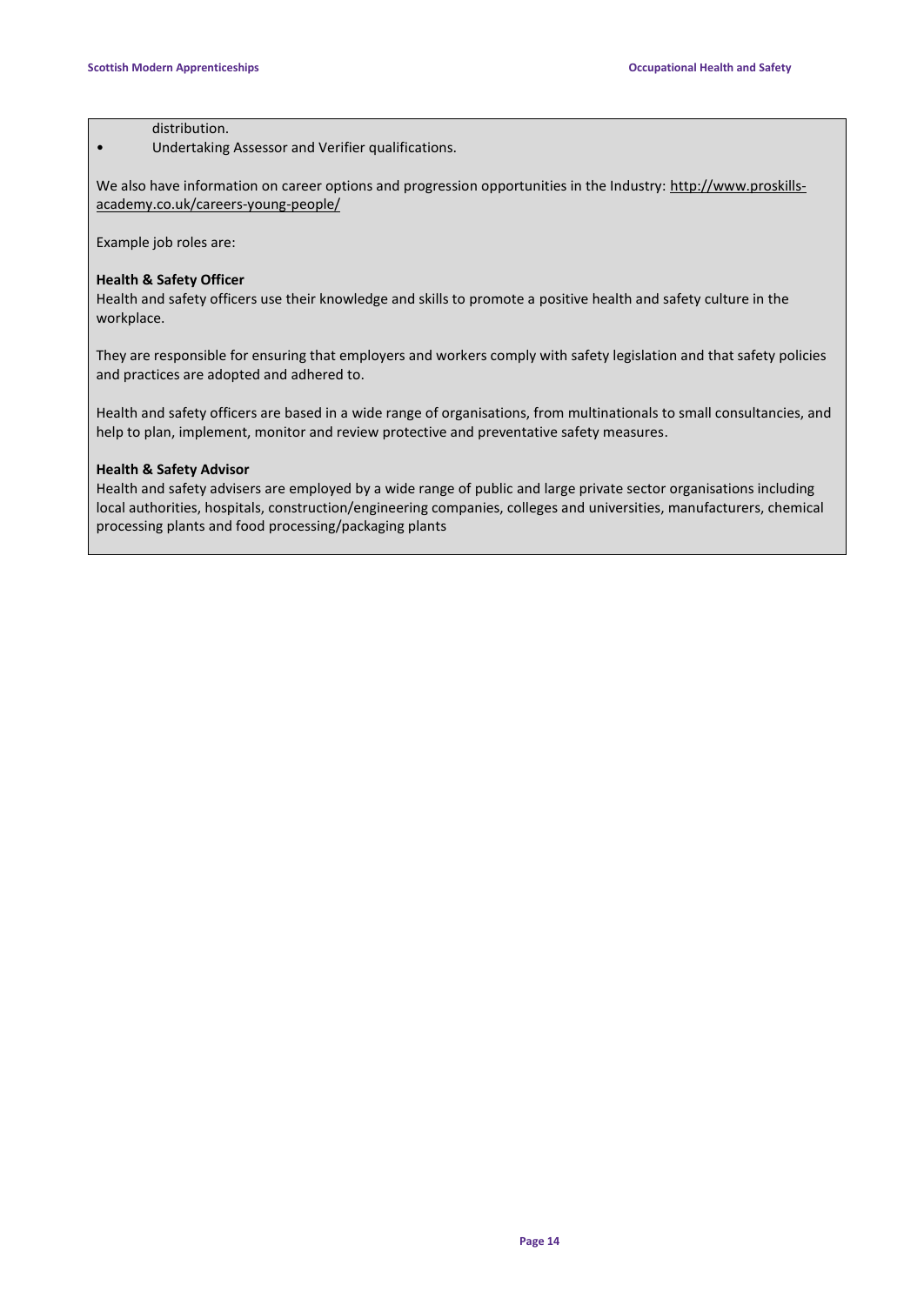# **Appendices**

### **APPENDIX 1**

### **Stakeholder Responsibilities**

Many organisations and individuals share the responsibility for ensuring that the Modern Apprenticeship programme is implemented to the highest possible standard. They include:

- Awarding Bodies
- Employers
- Modern Apprentices
- Modern Apprenticeship Group (MAG)
- Sector Skills Councils (SSCs)
- Skills Development Scotland
- Training Providers

### **Role of the Sector Skills Councils**

SSCs are responsible for developing Modern Apprenticeship Frameworks and are required to work with employers in their sectors to ensure that all Frameworks meet the needs of employers in their sectors.

For details on your sector's SSC, follow the link to the Federation for Industry Sector Skills and Standards website [http://fisss.org/.](http://fisss.org/)

### **Role of Skills Development Scotland (SDS)**

MA frameworks are used by employers as part of their workforce development to train new employees and up-skill existing members of staff. They can be (and often are) used regardless of whether financial support is available from the delivery body who currently provides a 'contribution' towards the cost of delivery. However, only approved MA Frameworks will be eligible for funding support from Skills Development Scotland who should be contacted to establish the availability and level of support for each MA Framework.

Further information is available from[: http://www.skillsdevelopmentscotland.co.uk/our-services/modern](http://www.skillsdevelopmentscotland.co.uk/our-services/modern-apprenticeships.aspx)[apprenticeships.aspx](http://www.skillsdevelopmentscotland.co.uk/our-services/modern-apprenticeships.aspx)

SDS provides advice and guidance to individuals on the range of Modern Apprenticeships and training providers available. Individuals are signposted to opportunity providers who offer training in the vocational areas of interest.

Responsibilities include:

- Supporting the Modern Apprentice with ongoing Career Planning advice
- Signposting candidates to suitable vacancies
- Promoting the Modern Apprenticeship route on the Skills Development Scotland website
- Facilitating recruitment events that bring together jobseekers and opportunity providers

### **Role of the Awarding Bodies**

A significant proportion of the Modern Apprenticeship is based on the assessment of the apprentice against SVQs/ CBQs or SVQ/ CBQ units. These qualifications are accredited by the SQA Accreditation and the Office of the Qualifications and Examinations Regulator (Ofqual) and are offered by Awarding Bodies.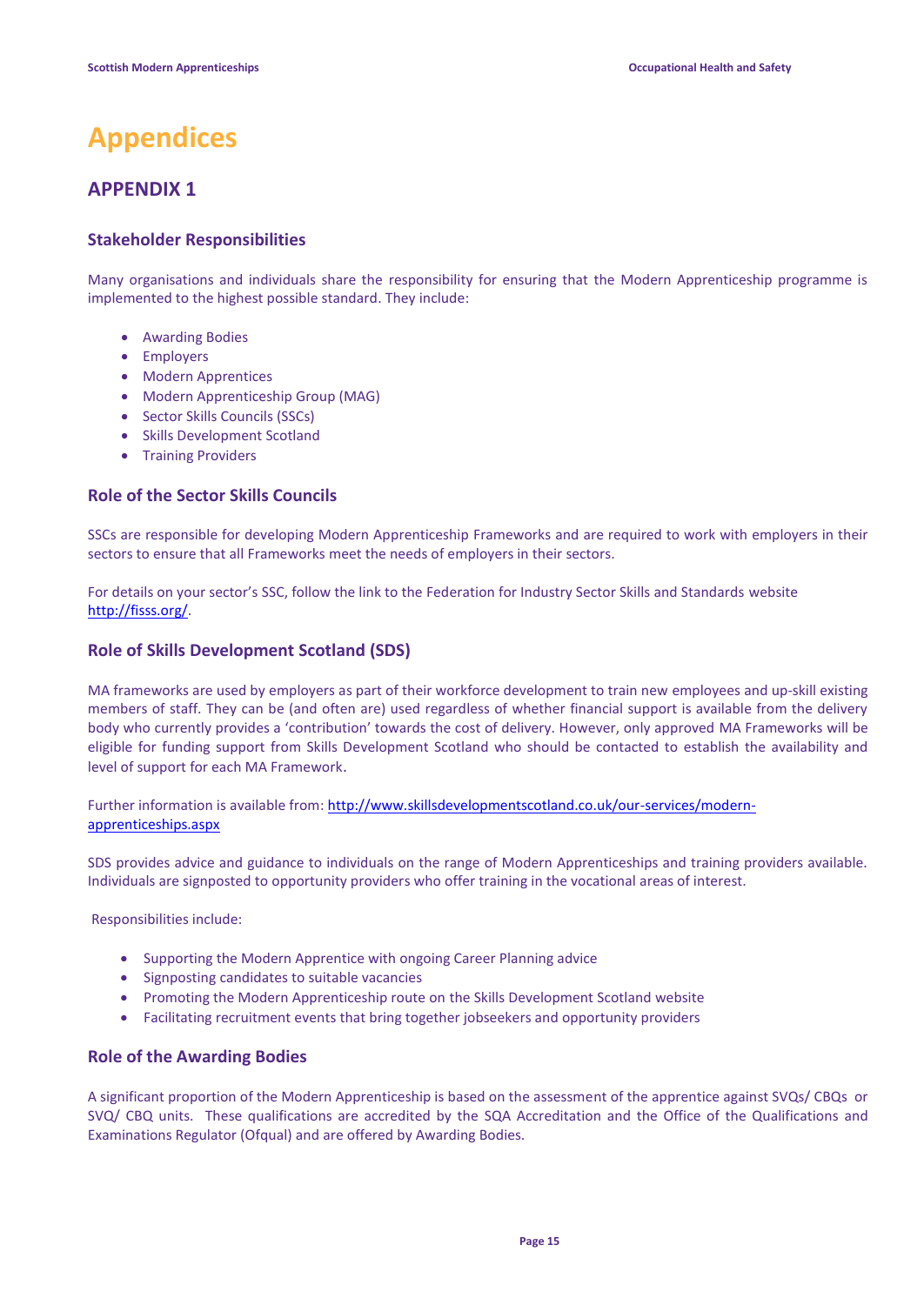It is the responsibility of the Awarding Bodies to ensure that centres are approved, that assessors and verifiers are suitably qualified, trained and monitored, and that all of the assessment criteria of the SVQs/ CBQs and SVQ/CBQ units are fully met.

### **Role of the Training Provider**

The role of the training provider is important to the success of the Modern Apprenticeship. A training provider can be a further education college, a private or voluntary training company or in some cases the employer themselves or employer partnerships.

### **Training Providers are responsible for:**

- Confirming an appropriate MA programme for candidates
- Agreeing the training needs of the candidates
- Agreeing roles and responsibilities for on the job training
- Agreeing where off the job training will be required and defining roles and responsibilities for this with relevant parties
- Ensuring trainee/candidate has access to the best quality training opportunities available
- Ensuring that the Modern Apprentices and employers fully understand the principles and processes of competence-based assessment
- Registering of MA candidates with the relevant SSC (and Skills Development Scotland if appropriate).
- Compiling and agreeing assessment schedules/assessment plans
- Judging performance evidence
- Completing assessment records
- Reviewing candidates progress at regular intervals
- Submitting records and evidence for moderation
- Advising the Modern Apprentice who to approach for support, advice, encouragement and in case of complaint

### **Role of the Modern Apprenticeship Group (MAG)**

MAG is an independent group drawn from key stakeholders involved in the management and delivery of the Apprenticeship programme in Scotland.

### **MAG is responsible for:**

- Approval and re-approval of Modern Apprenticeship Frameworks
- De-approval of Modern Apprenticeship Frameworks
- Encouraging best practice across Modern Apprenticeship Frameworks and sectors

### **Role of the Employer**

Employers' responsibilities include:

- Paying all Modern Apprentices in accordance with company policy and in line with current legislation
- Agreeing roles and responsibilities for on the job training
- Agreeing where off the job training will be required and define roles and responsibilities for this with relevant parties
- Highlighting opportunities for the Modern Apprentice to demonstrate competence
- Meeting with Trainers, Assessors, Verifiers and the Modern Apprentices to review progress
- Witnessing candidate performance and verifying evidence
- Releasing Modern Apprentices for college/off-the-job training in line with training plan
- Ensuring the experience, facilities and training necessary to achieve the outcomes of the training plan.
- Supporting and encouraging Modern Apprentices and rewarding achievement
- Taking responsibility for the Health & Safety of Modern Apprentices.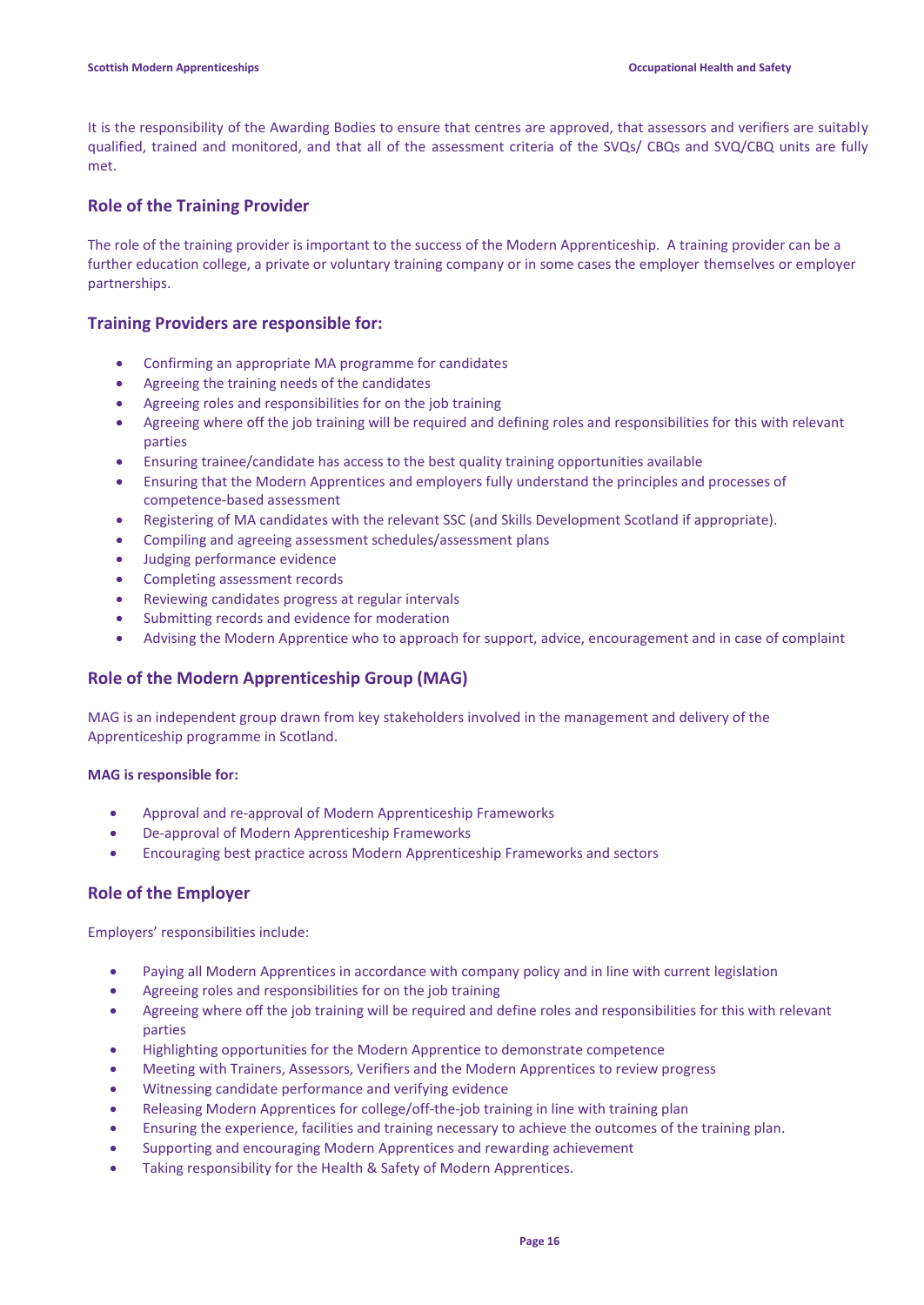### **Role of the Modern Apprentice**

Modern Apprentices have the same responsibilities to their employer as any other employee. In addition they have a range of commitments to their training programme.

### **Modern Apprentices' responsibilities include:**

- Observing the company's terms and conditions of employment
- Agreeing a training/development plan with all parties involved
- Undertaking development in line with agreed training plan
- Attending meetings with trainers, assessors and verifiers as required
- Attending college/off-the-job training where required
- Providing evidence of competence
- Developing a collection of evidence (portfolio) and retain ownership of this throughout
- Behaving in a professional manner throughout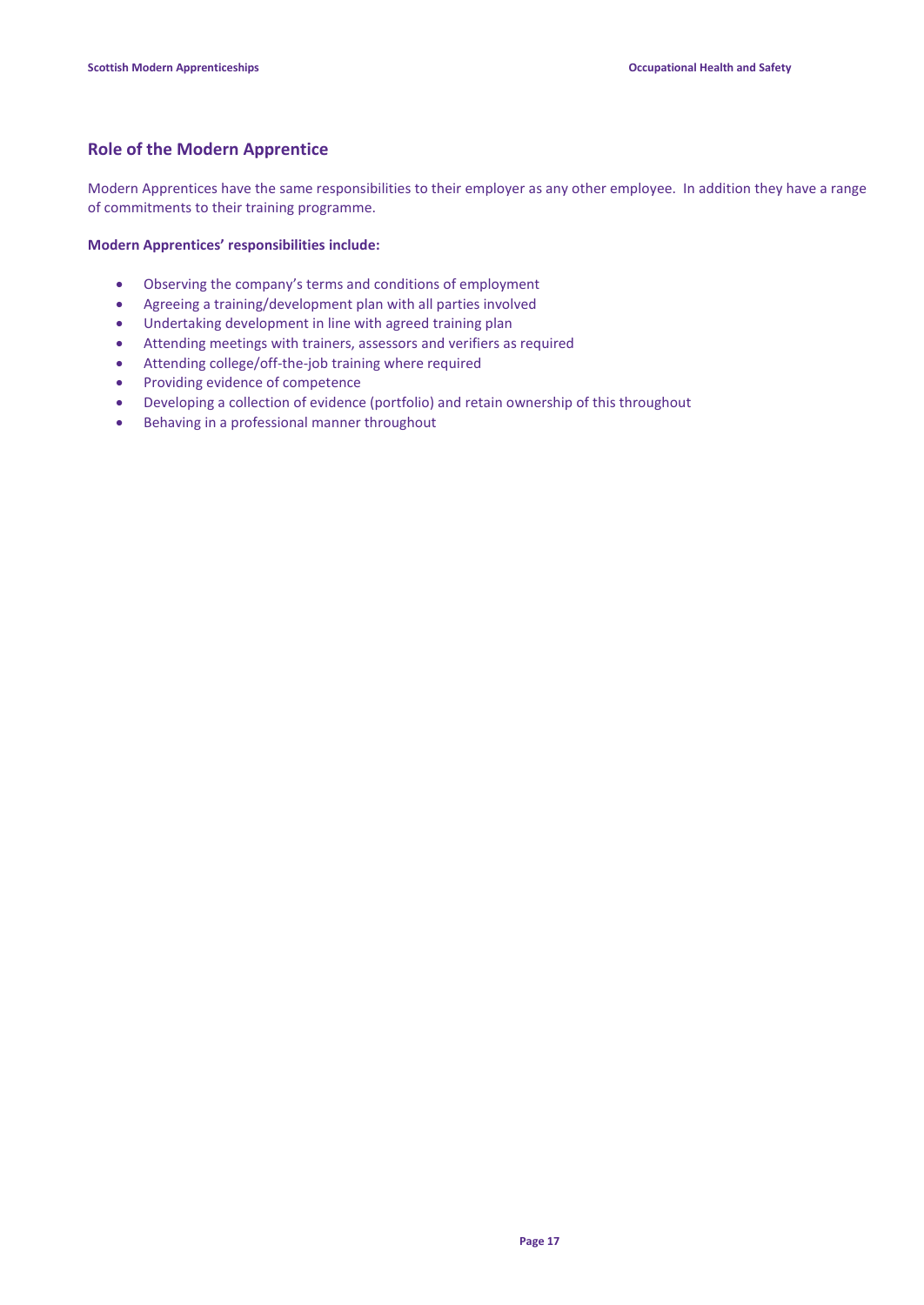### **APPENDIX 2**

### **Modern Apprenticeship Centres (MACs)**

Modern Apprentices may only be registered through organisations approved by the SSC to deliver this Framework. Such approved organisations are called Modern Apprenticeship Centres (MACs)

The MAC may be the employer of the apprentice or a separate organisation such as a training provider, further education college, a private or voluntary training company or in some cases the employer themselves or employer partnerships.

In order to be approved, organisations must make a formal application to the SSC, seeking approval and establishing that the centre satisfies the following criteria:

### **Either**

1 be approved by an appropriate Awarding Body as a centre for the assessment of the relevant SVQ/ CBQ (and Core Skills if these are being separately certificated)

#### **or**

2 be capable of demonstrating a contractual relationship with another approved centre for the assessment of those units for which the MAC does not have approval from an appropriate Awarding Body.

#### **In addition**

The SSC will maintain a database of MACs for the delivery of the Framework within Scotland, which will be available to employers and others.

Organisations wishing to become MACs who have yet to obtain the necessary Awarding Body approval for assessment should first contact the Awarding Body direct.

Organisations wishing to be accredited with SQMS (or other appropriate quality system) should contact Skills Development Scotland.

In addition to the assessment of the Modern Apprentice against the relevant standards set by the selected Framework outcomes, the MAC has responsibility for:

- Entering into a formal training agreement with the employer and Modern Apprentice
- Registering Modern Apprentices as candidates for the relevant SVQ/ CBQ (s) and other selected units with the appropriate Awarding Body
- Registering Modern Apprentices with the SSC
- Applying for the final `Certificate of Completion' on behalf of Modern Apprentices
- Informing the SSC of any material alterations to Modern Apprentices' training plans or desired changes to the selected Framework outcomes.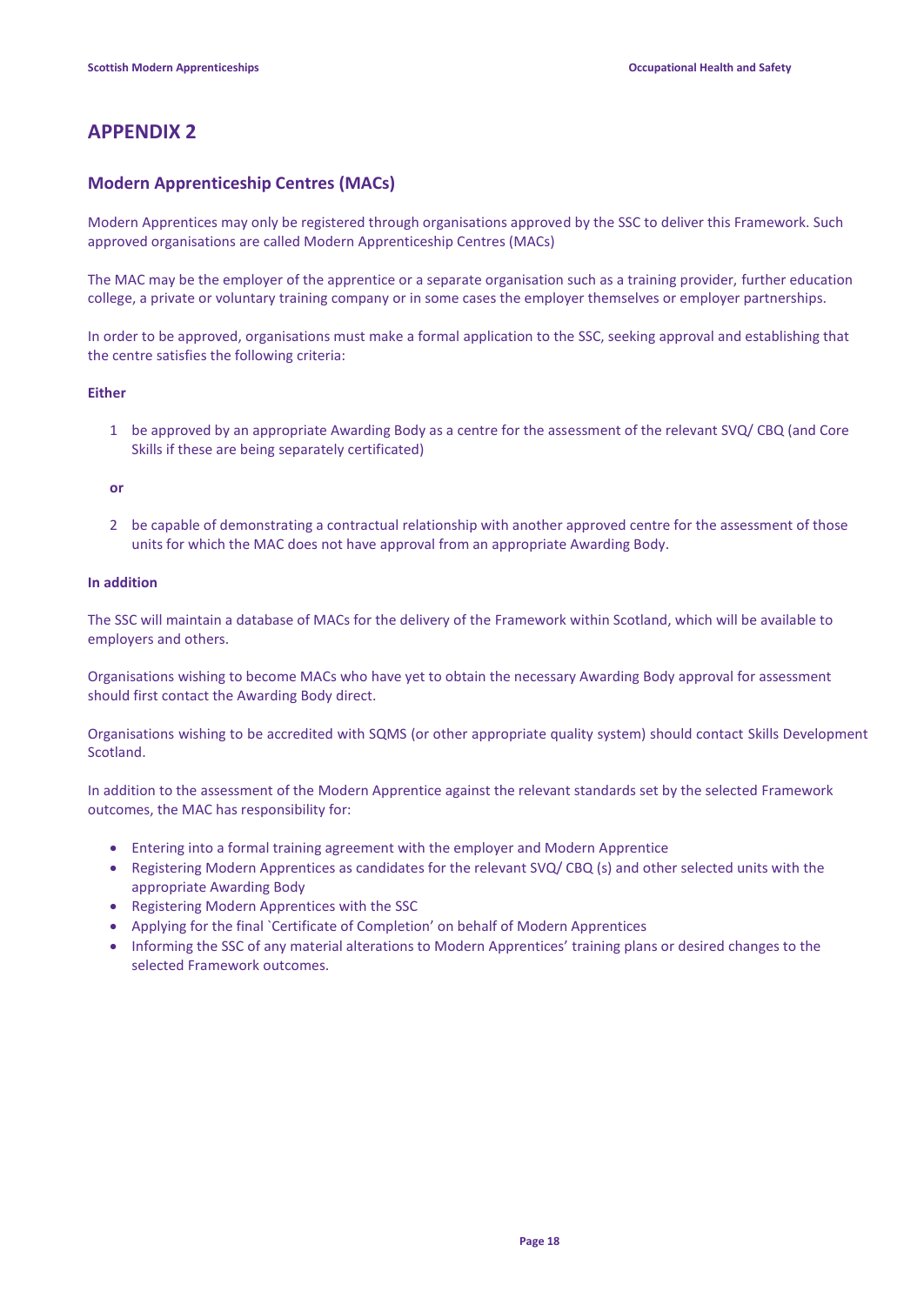### **APPENDIX 3**



#### **MODERN APPRENTICESHIP SAMPLE TRAINING AGREEMENT**

This Training Agreement is entered into by:

| <b>Name of Employer:</b>                        |  |
|-------------------------------------------------|--|
| Name of Modern Apprentice:                      |  |
| <b>Name of Modern Apprenticeship</b><br>Centre: |  |

#### The **Employer's responsibilities** are to:

- 1 employ the modern apprentice subject to the employer's usual terms and conditions of employment;
- 2 provide the modern apprentice with the facilities, training and work place opportunities necessary to achieve the selected Framework outcomes specified in the apprentice's personal training plan;
- 3 pay the modern apprentice an agreed salary which reflects the obligations of the employer and the opportunities for the apprentice;
- 4 in the event of the employer becoming unable to retain the modern apprentice after completion of the apprenticeship, to use reasonable endeavours to secure employment elsewhere;
- 5 in the event of the apprenticeship being terminated prematurely by either the employer or modern apprentice for any reason other than dismissal for unsatisfactory performance or misconduct, to use reasonable endeavours to secure employment and continuation of this apprenticeship elsewhere;
- 6 operate a formal Health and Safety policy and undertake the necessary legal and contractual responsibilities for health and safety of the modern apprentice; and
- 7 operate an Equal Opportunities policy which meets all legal requirements.

#### The **Modern Apprentice's responsibilities** are to:

- 1 work for the employer in accordance with the agreed terms and conditions of employment;
- 2 undertake training, attend courses if required, keep records, and take assessments to be determined by the employer and/or Modern Apprenticeship Centre, and carry out such work as may be required in order to achieve the selected Framework outcomes specified in the apprentice's personal training plan;
- 3 be diligent, punctual, behave in a responsible manner and in accordance with the requirements of Health and Safety legislation relating to the apprentice's responsibilities as an individual; and
- 4 promote at all times the employer's best interests.

#### The **Modern Apprenticeship Centre's responsibilities** are to:

- 1 agree the content of the modern apprentice's personal training plan as confirming that the selected Framework outcomes and training plans meet the criteria of this modern apprenticeship
- 2 contract with the employer to provide the training and assessment necessary to enable the modern apprentice to achieve the selected Framework outcomes specified in the apprentice's personal training plan; and
- 3 use its best endeavours to ensure that the employer provides the modern apprentice with the facilities, training and work place opportunities necessary to achieve the selected Framework outcomes specified in the apprentice's personal training plan.

#### This agreement to be signed by all parties:

| <b>Employer</b>                     | Date: |
|-------------------------------------|-------|
| <b>Modern Apprentice</b>            | Date: |
| <b>Modern Apprenticeship Centre</b> | Date: |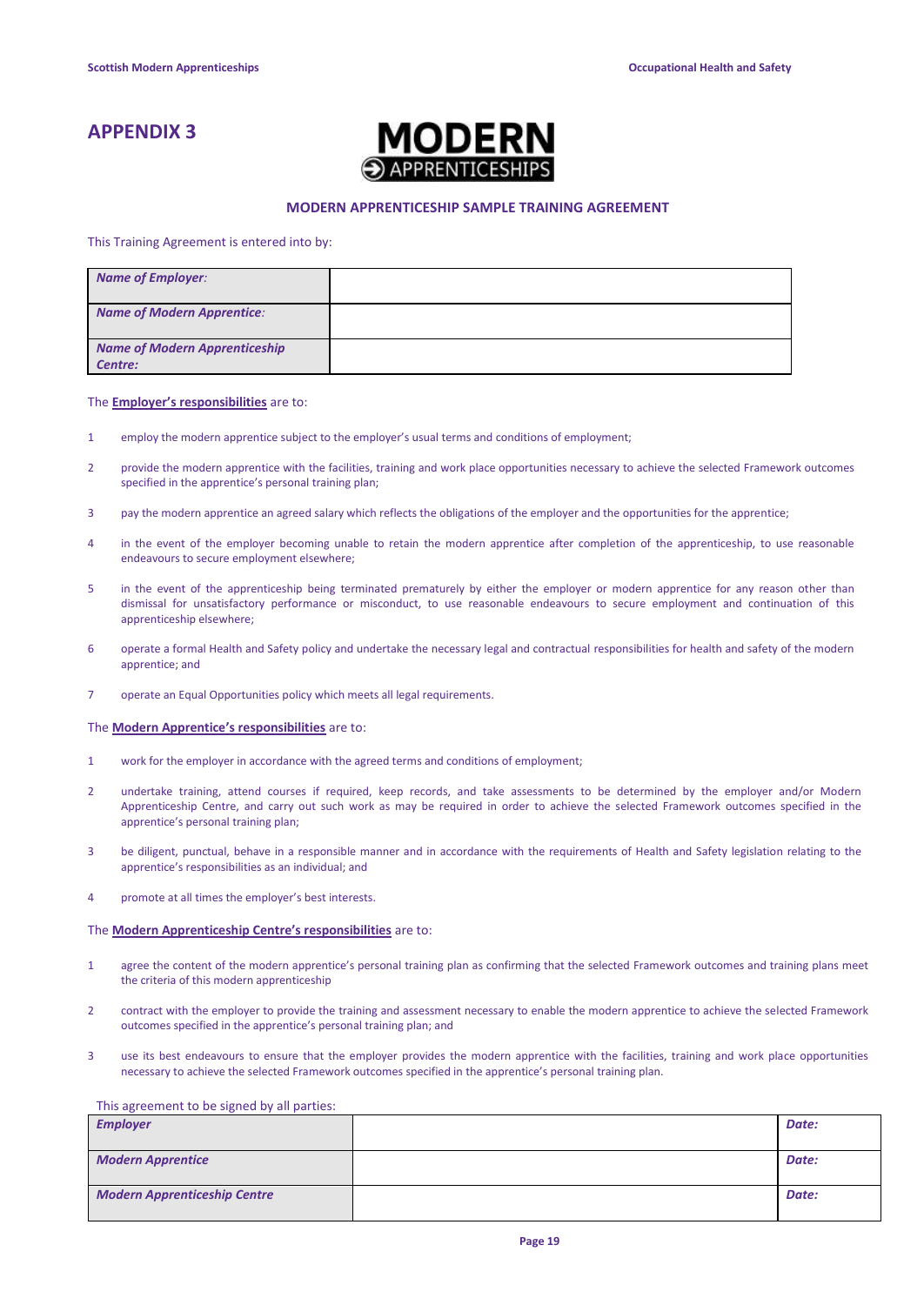

### **MODERN APPRENTICESHIP TRAINING PLAN**

### **The Modern Apprenticeship Centre**

| Name:      |  |  |  |
|------------|--|--|--|
| Address:   |  |  |  |
|            |  |  |  |
| Telephone: |  |  |  |
| Contact:   |  |  |  |

### **The Modern Apprentice**

| Full name:     |  |
|----------------|--|
|                |  |
|                |  |
| Home address:  |  |
|                |  |
|                |  |
|                |  |
|                |  |
|                |  |
| Work address:  |  |
|                |  |
|                |  |
|                |  |
|                |  |
| Date of birth: |  |
|                |  |
|                |  |

### **The Employer**

| Name:      |  |
|------------|--|
|            |  |
| Address:   |  |
|            |  |
|            |  |
|            |  |
|            |  |
|            |  |
|            |  |
| Telephone: |  |
|            |  |
| Contact:   |  |
|            |  |

### **Skills Development Scotland office**

| Name:      |  |
|------------|--|
| Address:   |  |
|            |  |
|            |  |
| Telephone: |  |
| Contact:   |  |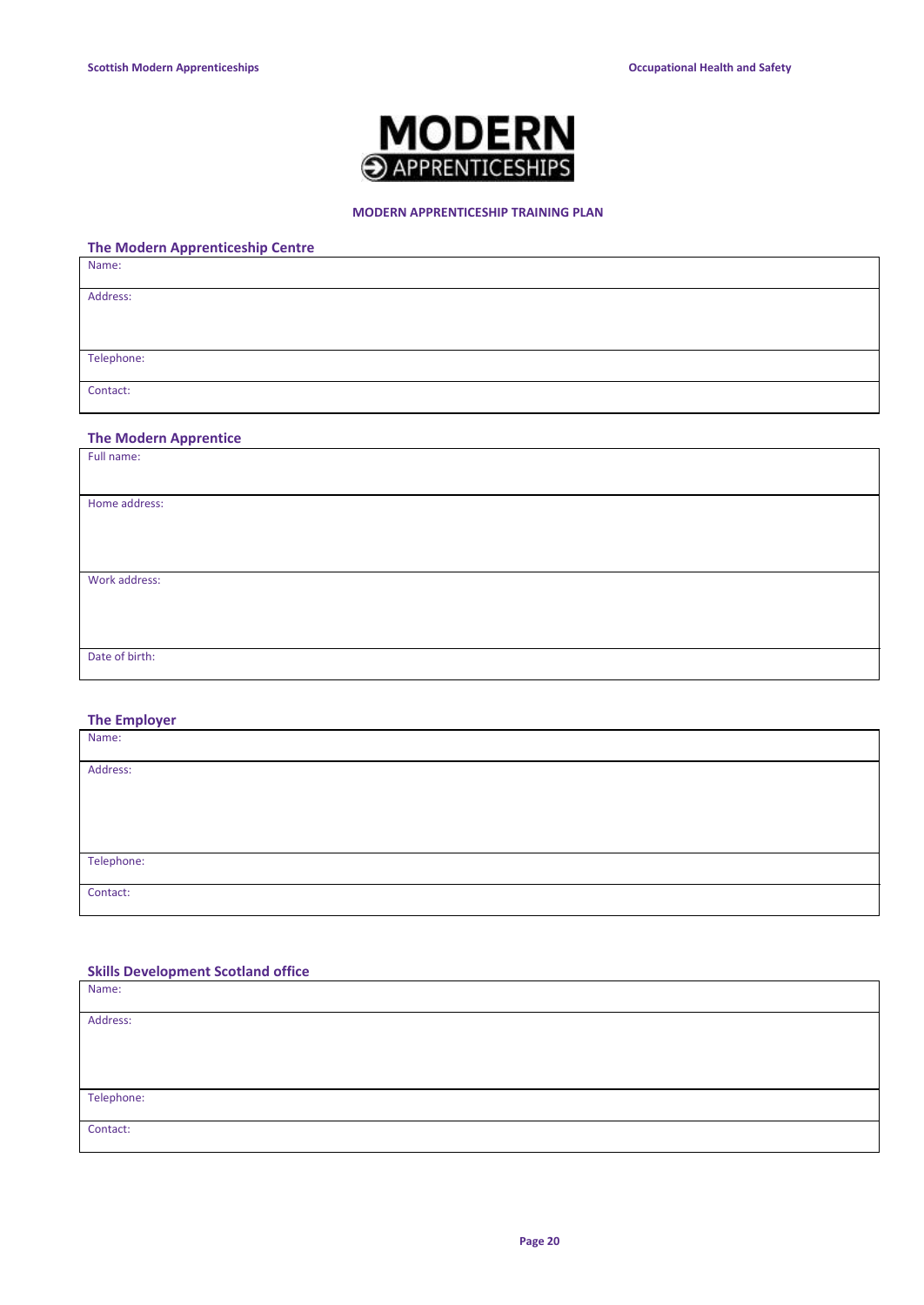### **Framework selected outcomes** *Mandatory outcomes*

| SVQ/ CBQ Level (please identify level)                                        | <b>Tick units being</b><br>undertaken | <b>SCQF Level</b> | <b>SCQF Credit</b> |
|-------------------------------------------------------------------------------|---------------------------------------|-------------------|--------------------|
| (List mandatory and optional units)                                           |                                       |                   | <b>Points</b>      |
|                                                                               |                                       |                   |                    |
|                                                                               |                                       |                   |                    |
|                                                                               |                                       |                   |                    |
|                                                                               |                                       |                   |                    |
|                                                                               |                                       |                   |                    |
| SVQ/ CBQ level (please identify level)<br>(List mandatory and optional units) |                                       |                   |                    |
|                                                                               |                                       |                   |                    |
|                                                                               |                                       |                   |                    |
|                                                                               |                                       |                   |                    |
|                                                                               |                                       |                   |                    |
|                                                                               |                                       |                   |                    |
|                                                                               |                                       |                   |                    |
|                                                                               |                                       |                   |                    |
| <b>Enhancements</b>                                                           |                                       |                   |                    |
|                                                                               |                                       |                   |                    |
|                                                                               |                                       |                   |                    |

| <b>Core Skills</b><br>(Include details of the minimum level required) |                                          | Tick units being<br>undertaken | <b>SCQF Level</b> | <b>SCQF Credit</b><br>Points |
|-----------------------------------------------------------------------|------------------------------------------|--------------------------------|-------------------|------------------------------|
|                                                                       | Communication                            |                                |                   |                              |
| $\mathcal{P}$                                                         | Working with others                      |                                |                   |                              |
| 3                                                                     | <b>Numeracy</b>                          |                                |                   |                              |
| 4                                                                     | Information and communication technology |                                |                   |                              |
| 5                                                                     | <b>Problem Solving</b>                   |                                |                   |                              |

### *Optional outcomes*

| <b>Additional units (if any)</b><br>These are optional and should reflect the individual training needs of the Apprentice | Tick units being<br>undertaken | <b>SCQF Level</b> | <b>SCQF Credit</b><br>Points |
|---------------------------------------------------------------------------------------------------------------------------|--------------------------------|-------------------|------------------------------|
| (specify unit)                                                                                                            |                                |                   |                              |
| (specify unit)                                                                                                            |                                |                   |                              |
| (specify unit)                                                                                                            |                                |                   |                              |
| (specify unit)                                                                                                            |                                |                   |                              |